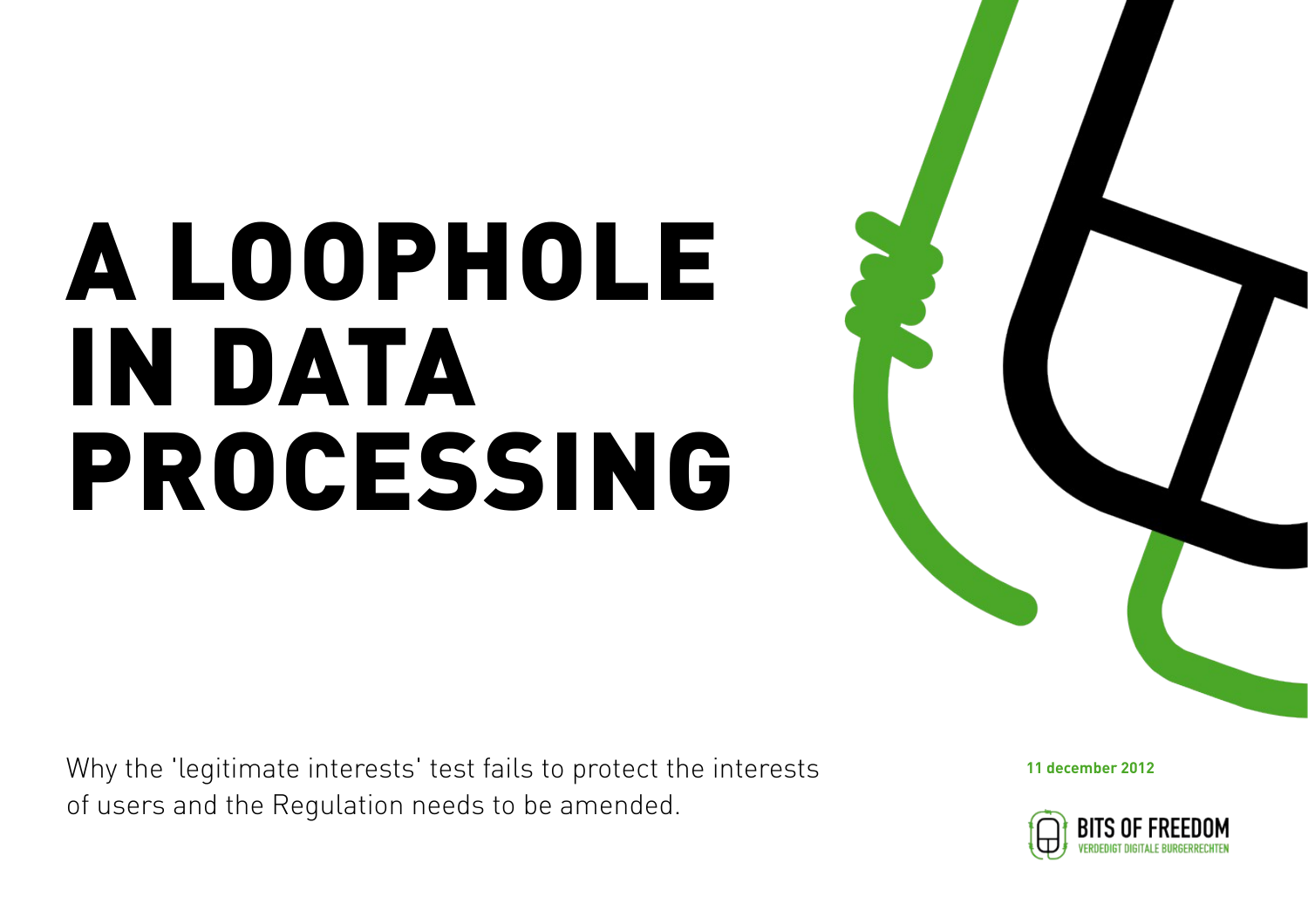

Companies and governments are often processing personal data on the basis of the so-called 'legitimate interests' ground.

Research by Bits of Freedom shows that this ground has served as a basis for virtually unrestricted and unregulated forms of data processing without control of the user.

Bits of Freedom concludes that this ground should be curtailed in order to provide clarity and trust for users.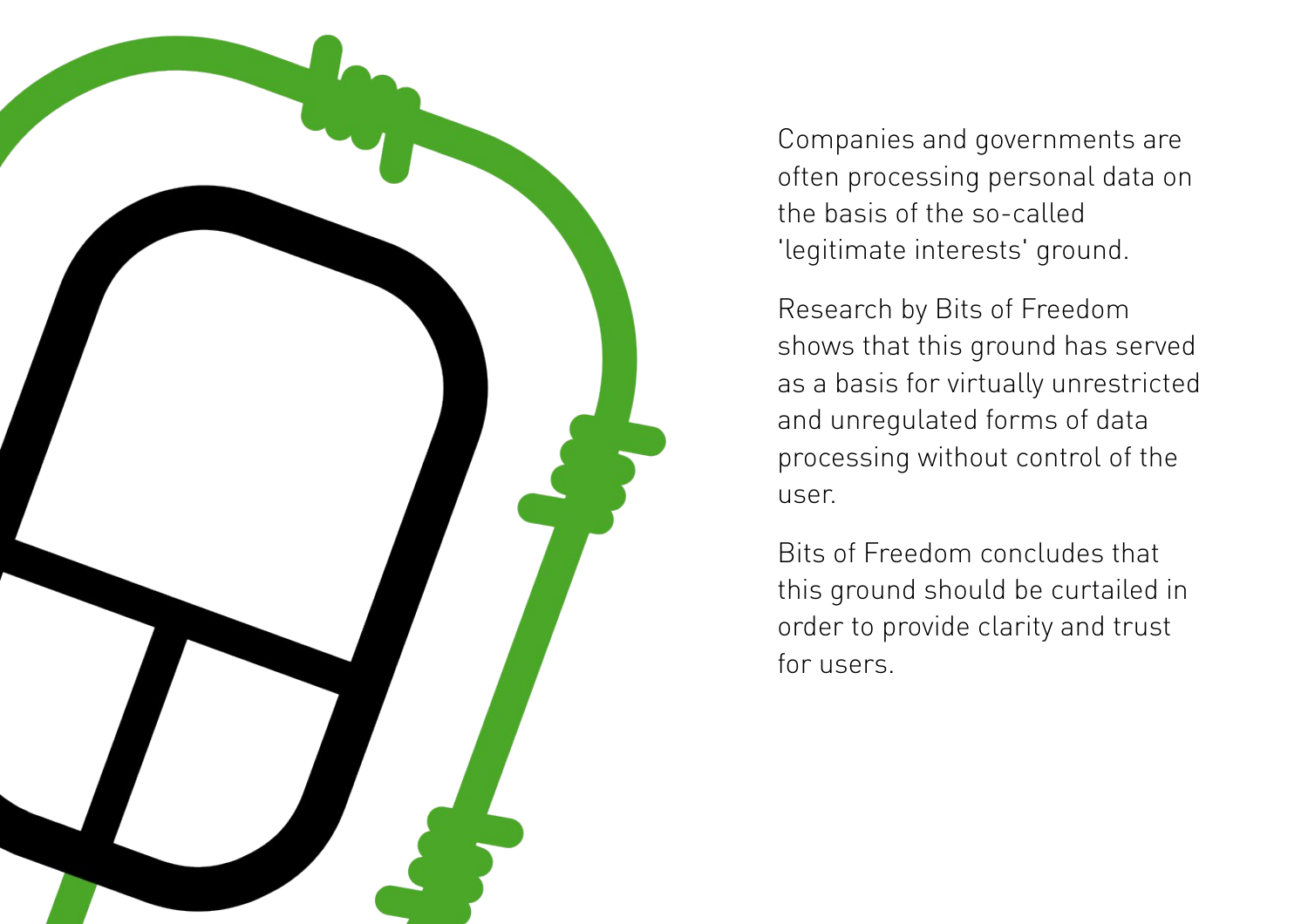# CONTENTS

### **[01.](#page-3-1) [Introduction](#page-3-1)**

**[02.](#page-3-0) [The 'legitimate interest' ground is the most open to](#page-3-0)  [interpretation](#page-3-0)**

**[03.](#page-4-0) [Examples of abuse of the 'legitimate interests'](#page-4-0)  [ground](#page-4-0)**

**[04.](#page-7-0) [The 'legitimate interest' clause causes distrust of](#page-7-0)  [data controllers](#page-7-0)**

**[05.](#page-8-0) [Solutions to improve trust in data processing](#page-8-0)**



Bits of Freedom is a Dutch digital rights organization, focusing on privacy and communications freedom in the digital age. Bits of Freedom strives to influence legislation and selfregulation, on a national and a European level. Bits of Freedom is one of the founders and a member of European Digital Rights (EDRi).

Stichting Bits of Freedom Postbus 10746 1001 ES Amsterdam

info@bof.nl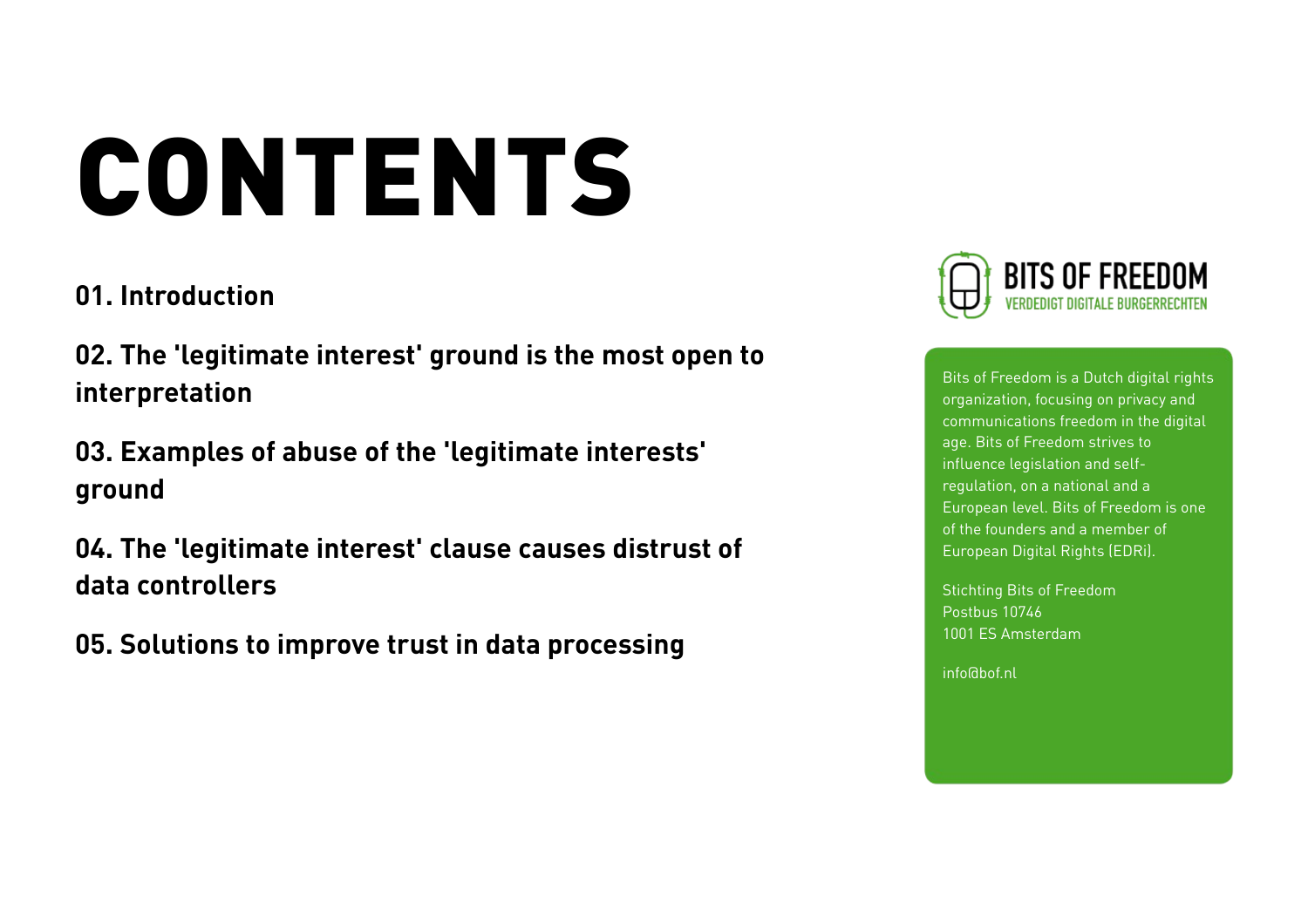#### <span id="page-3-1"></span>**01. INTRODUCTION**

43% of Internet users in the EU say they have been asked for more personal information than necessary when they wanted to access or use an online service, a

**"70% of Europeans are concerned that their personal data held by companies may be used for a purpose other than that for which it was collected"**

recent study by EuroBarometer concluded.<sup>1</sup> 67% of those users think that there is no alternative to disclose personal information if one wants to obtain products or services.<sup>2</sup> And an overwhelming 70% of Europeans are concerned that their personal data held by companies may be used for a purpose other than that for which it was collected. <sup>3</sup>

The perceived lack of adequate protection of personal data is the result of multiple causes, one of them being a loophole in the current data protection framework, Directive 95/46/EC ('the Directive').

Companies and governments may base the collection and subsequent processing of personal data on six legal grounds. One of these grounds is referred to as the 'legitimate interest'-ground. The term 'legitimate interest' is a collective term for a wide-scoped and vaguely-defined legal ground that is used for equally wide-scoped and often vaguely-defined data processing.

In order to maximize the potential of the Internet, users should be able to trust data controllers with their personal information. It is clear that such trust is currently lacking as a result of inter alia the broad legitimate interest ground. Our research shows powerful data controllers disregarding their users' interests and storing too much data. Bits of Freedom therefore proposes to amend the ground to improve online users' trust in data processing. These amendments are part of our work on the reform of the data protection framework ('the draft Regulation'), which started in January 2012 and is currently being debated in the European Parliament.

#### <span id="page-3-0"></span>**02. THE 'LEGITIMATE INTEREST' GROUND IS THE MOST OPEN TO INTERPRETATION**

A data controller may process personal data if it has a legal ground for such processing. Most processing of personal data by online services is based on the grounds set out in in article 7(a), 7(b) or 7(f) of the Directive.

Firstly, processing is permissible when the user has unambiguously given his consent or when the information is necessary for the performance of a contract. These two grounds are relatively clear. However a remainder category for processing applies

**"Users should be able to trust data controllers with their personal information. It is clear that such trust is currently lacking"**

when the information is necessary for the purposes of the 'legitimate interest' of the data controller. Only where such interests are overridden by the interests or fundamental rights and freedoms of the user, is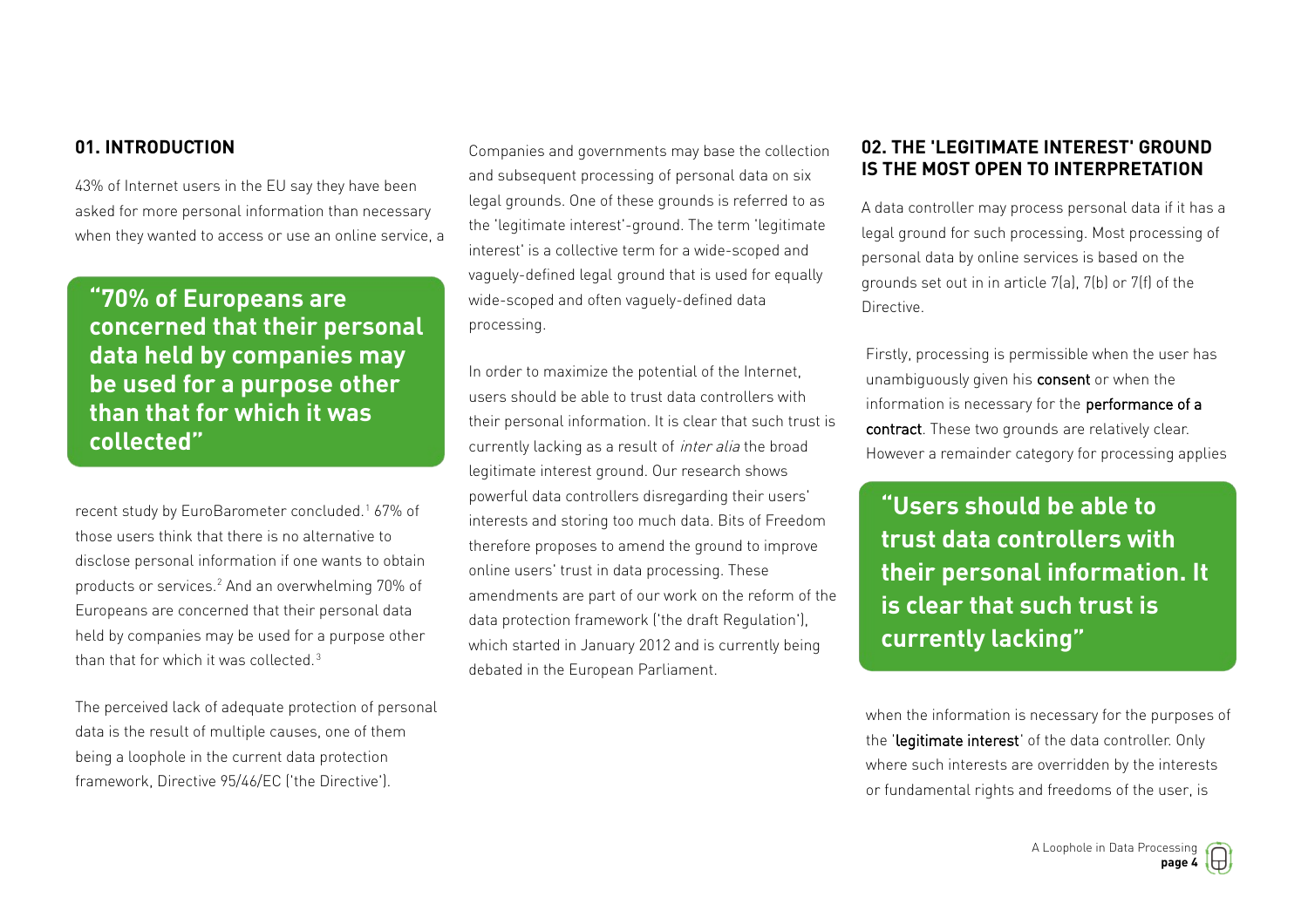the processing not allowed. The concept of 'legitimate interest' is notably more unclear than the other two grounds. The current rules offer little guidance in determining what interests are 'legitimate' and when exactly they might be overridden by the interests of the user. This would not change under the proposed draft Regulation.

In our research we have studied striking cases of data processing supposedly using the 'legal interests' ground.

#### <span id="page-4-0"></span>**03. EXAMPLES OF ABUSE OF THE 'LEGITIMATE INTERESTS' GROUND**

#### **Google processes practically all users' information of any service in its 'legitimate interest'**

One often occurring example of abuse is where the privacy policy is very broad and hard to understand. A clear example is Google's recent merging of data privacy policies across all its services. The merging leads to large databases allowing Google "to combine almost any data from any services for any purposes", according to a recent letter by the Article 29 Data Protection Working Party (WP29).<sup>4</sup> The legal ground which allows Google to collect and combine all these data is 'legitimate interest'. The first part of Google's



Image based on [Servers Stock Photo](http://www.flickr.com/photos/59770877@N05/6317955134) by [Ciprian Popescu](http://www.flickr.com/people/59770877@N05) is licensed under [CC BY-SA 2.0](http://creativecommons.org/licenses/by-sa/2.0/)

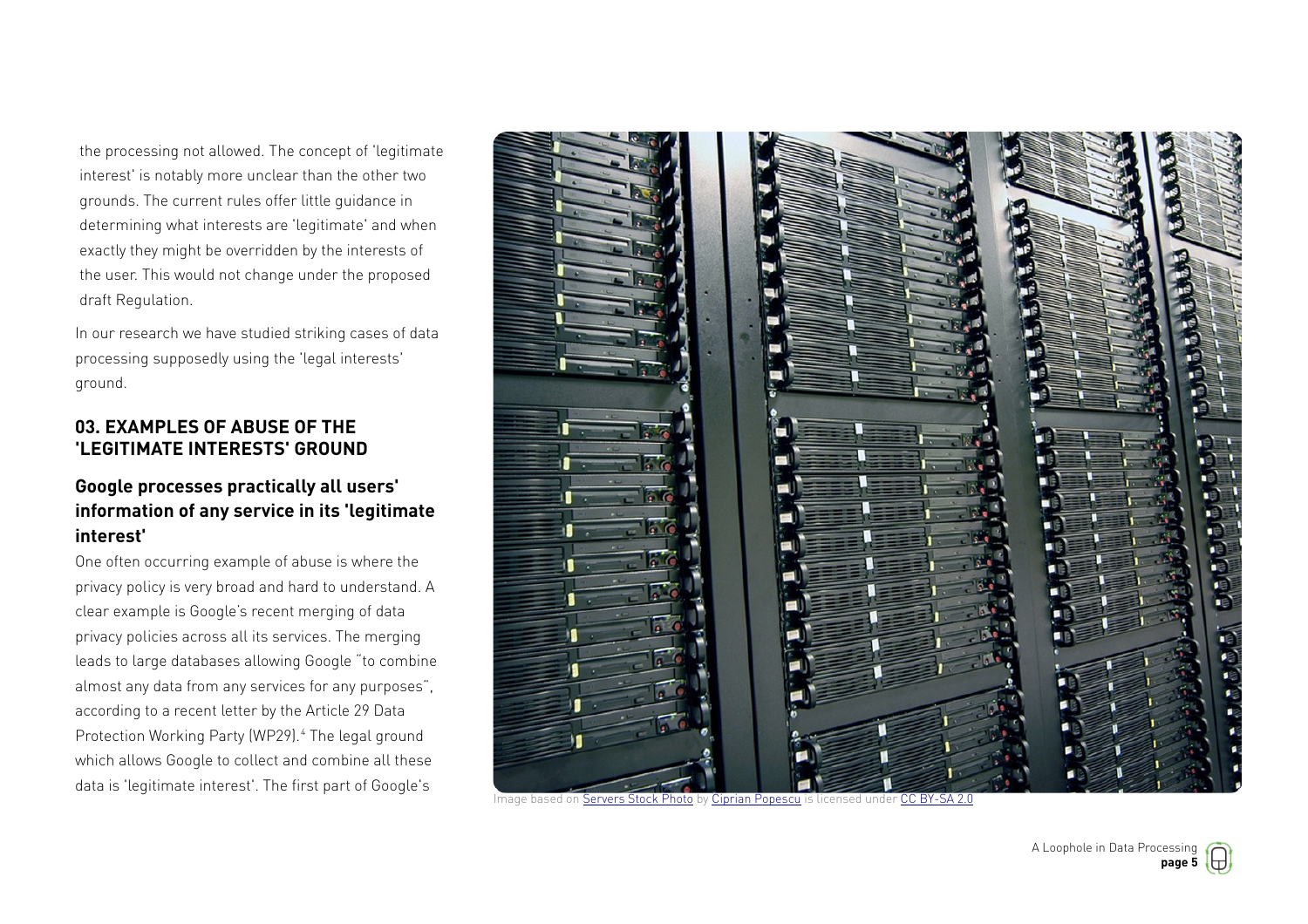privacy policy states broadly what is being collected about you:

"[Google] may collect information about the services that you use and how you use them, like when you visit a website that uses our advertising services or you view and interact with our ads and content. This information includes: Device information (…) Log information (…) your search queries (…) your phone number, calling-party number, forwarding numbers, time and date of calls, duration of calls, SMS routing information and types of calls. Internet protocol address (...) system activity, hardware settings, browser type, browser language, the date and time of your request and referral URL (...) cookies that may uniquely identify your browser (…) Location information (…) Local storage (...) We also use cookies and anonymous identifiers when you interact with services we offer to our partners,"<sup>5</sup>

In short: practically all information that is possible to process via its services, Google may allegedly collect because it serves its 'legitimate interest'. This in itself is already problematic. It is hard to believe that all these data are strictly necessary for Googles 'legitimate interests'. The services from which Google

can collect the data are also very broad and combining these data covers practically all services: Google Web Search, Google Apps, Google Drive, Chrome, YouTube, Maps, iGoogle, Toolbar, Mobile, Books, Image Search, Video Search, News, Picasa, Earth, Panoramio, Docs, Calendar, Sites, Talk, Translate, Sky, Blogger, Groups, Reader, Scholar, Alerts, Goggles, Music, Google Now, Google+, Android and of course Gmail.

Next to data collected from their own services, it collects data through third-parties that use Google's advertising services such as Google Analytics, AdSense, AdWords and the most used online tracker DoubleClick<sup>6</sup>

Google states the purpose for collecting all these data is "to provide, maintain, protect and improve [services], to develop new ones and to protect Google and our users. We also use this information to offer you tailored content". Google's purpose for tracking you is "to improve your user experience and the overall quality of our services."<sup>7</sup>

These interests which Google states are vague and include potentially all sorts of data processing. Furthermore, the purpose is broad. Without a specific purpose, it is impossible to balance its legitimate

interests against the fundamental rights and freedoms of its users.

#### **Does Facebook really need all those personal data?**

Facebook is notorious for collecting personal information of more than a billion of its users. The data includes all chats, comments, every invited event, location, likes, removed tags, deleted friends, messages, connections, devices users logged in with, other users who have logged in with that same device and profiles specific users are most interested in. Even after deletion of the user's account personal data is kept. Printing the information Facebook collects may result in 1,200 pages per user, as one researcher found out when he requested access to his data.<sup>8</sup> In November 2012 Facebook proposed to furthermore share data with all its affiliates as well.<sup>9</sup> Simultaneously Facebook proposed to change its Statement of Rights and Responsibilities to abolish the influence of users on Facebook's policy. <sup>10</sup>

Data processing in the interest of harvesting massive amounts of personal data for advertising interests can hardly be considered a 'legitimate interest' outweighing data protection rights of users, especially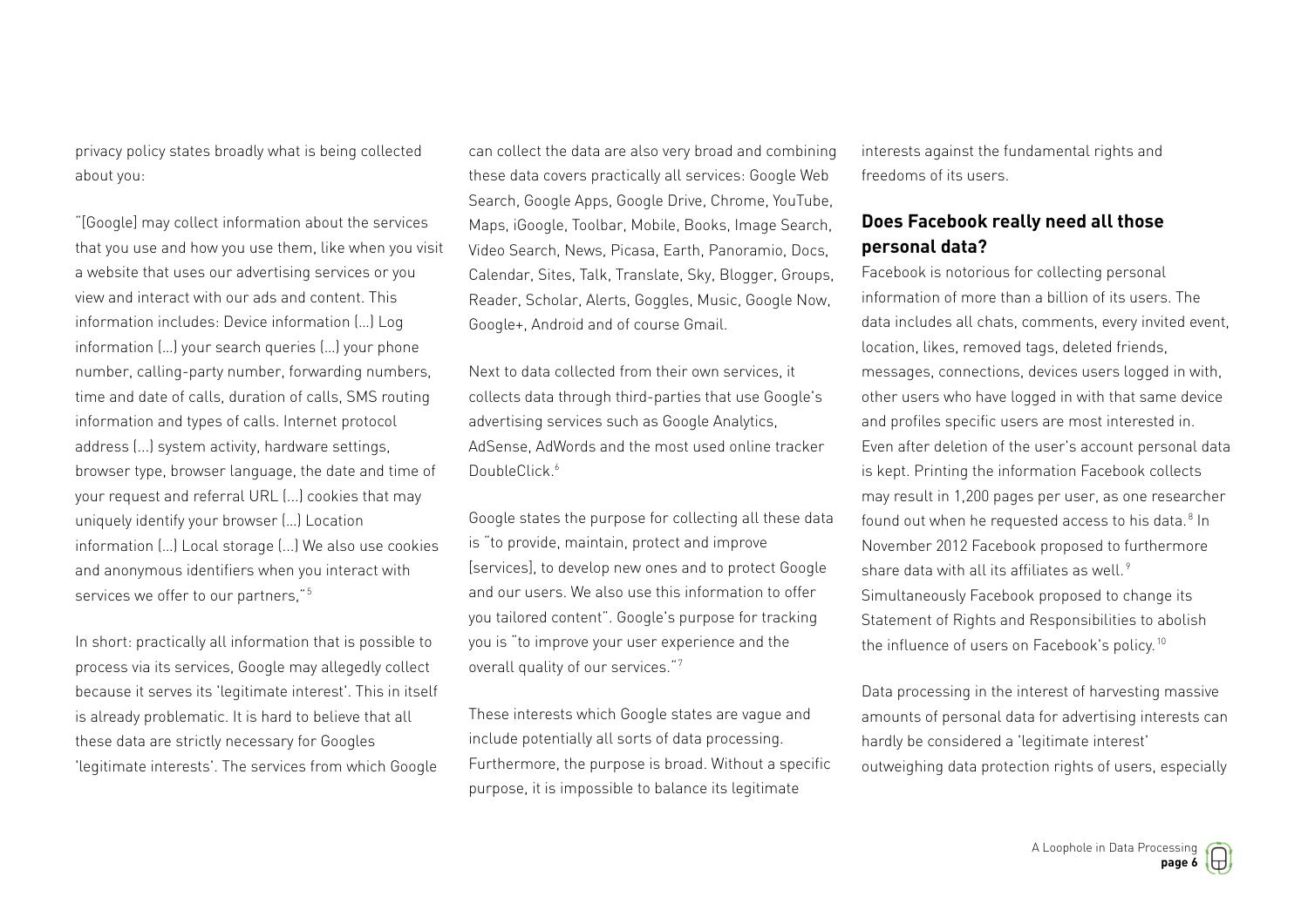

Image based on [Paper pile – April 2011](http://www.flickr.com/photos/36169570@N08/5624281846) by [Sebastien Wiertz](http://www.flickr.com/people/36169570@N08) is licensed under [CC BY 2.0](http://creativecommons.org/licenses/by/2.0/)

without providing information on balancing these interests. According to the WP29, systems that process personal data with far-reaching consequences are not allowed; "even if the processing of personal data is based on the consent of the user, this would not legitimise the collection of data which is excessive in relation to a particular purpose." <sup>11</sup> Consent for this extensive gathering of data, generated by Facebook, is absent and this data is out of the user's control. Users cannot trust Facebook to make an adequate assessment of the necessity and purpose of processing of their personal data.

#### **LinkedIn and Path; apps without trust**

Apps also collect information or require permissions unnecessary for the described functionality of the apps.<sup>12</sup> There thus have been incidents of popular apps collecting irrelevant information. <sup>13</sup>

In fact, several times data controllers have been confronted with public outrage after collecting personal data. The most prominent cases were those of Path and LinkedIn.

Path sent full contact information of the contacts of its users to their servers without the users' knowledge or consent.<sup>14</sup> And when LinkedIn users installed its

mobile app to connect LinkedIn profiles to meetings they would have, instead of just using the calendar entries of the user, the LinkedIn app harvested everything, including contact information, confidential notes and passwords. LinkedIn sent all this information to its servers.<sup>15</sup>

LinkedIn and Path collected these data without a clearly described purpose. Only when the issue was raised by investigative individuals, uproar followed and the apps discontinued their practices. Clearly a genuine 'legitimate interest' was absent and performing the balance test against the user's data protection rights failed. These apps kept collecting personal data from their users until they found the limits of public uproar and ran into trouble.

The bigger issue, of course, is that most data controllers which collect personal data without a 'legitimate interest' do not get caught. Illegitimate data processing stays unnoticed and the user is left in the dark.

These examples show that the 'legitimate interests' ground is often used as a pretext to escape the adequate and relevant safeguards for data collecting. When no other justification for the processing of

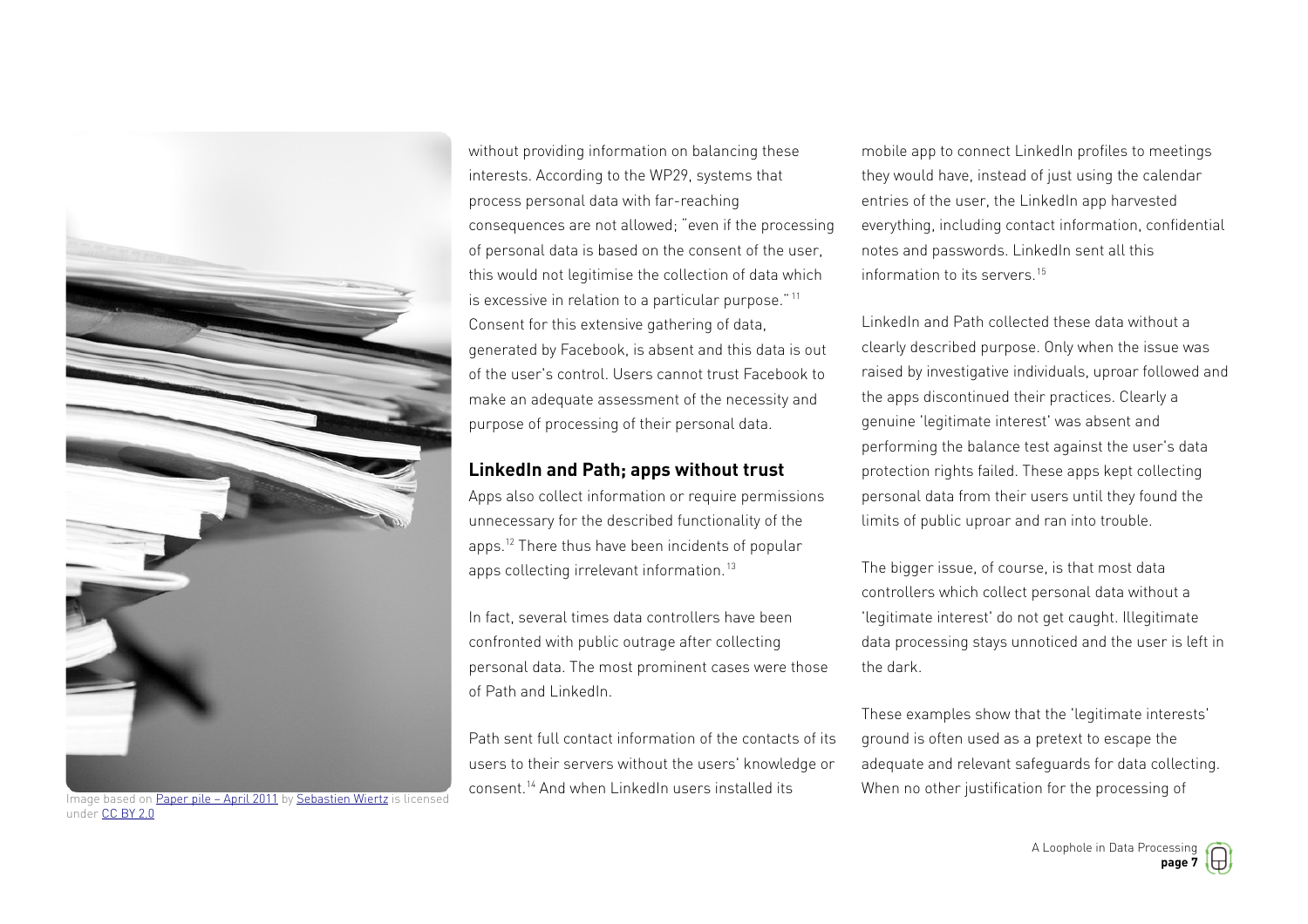personal data remains, data controllers can currently rely too easily on their 'legitimate interest'. The specific purpose often remains unclear, which is in direct contrast with the principle of a specific and explicit purpose for data collecting. As a consequence, this ground enables the disregard of the principle of data minimisation.

#### <span id="page-7-0"></span>**04. THE 'LEGITIMATE INTEREST' CLAUSE CAUSES DISTRUST OF DATA CONTROLLERS**

The 'legitimate interests' balance in article 6(1)(f) of the draft Regulation is not only a continuation of the uncertainty regarding the scope and lawfulness of certain forms of processing, but the 'legitimate interest' test also results in a serious distrust by the general public of data controllers.

#### **The balance test favours the Data Controller**

Currently 'legitimate interests' grant a basis for virtually unrestricted and unregulated forms of data processing. Data controllers are expected to perform their own balancing test and are consequently able to give more weight to their own interests than to those of their users. It is furthermore impossible to verify if the balancing test in fact took place, as few users have yet been able or willing to test reliance on this vague



Image based on [Untitled](https://secure.flickr.com/photos/mogwai_83/3771891108/) by [Docklandsboy,](https://secure.flickr.com/photos/mogwai_83/) is licensed under [CC BY 2.0](https://creativecommons.org/licenses/by/2.0/)

criterion in court. The right to objection does not apply, with the exception of direct marketing and certain very narrowly described situations. This gives data controllers the freedom to let their interests prevail over the theoretical interests of users, causing a serious imbalance. Furthermore the test undermines the intention of the law to prescribe clear goals for data processing, since there is no incentive for providing a specific purpose for processing by the data controller.

#### **The 'legitimate interests' clause impairs the control of users**

In the context of massive data collection, almost any instance of data processing occurs in conditions of power imbalance. Such data processing is executed by data controllers that have advantages in expertise and resources. Effectively, the Proposal in its current form withholds information from the user; the balancing act happens out of sight, and this results in an unclear situation for users. This leads to a much lesser degree of individual control by the user.

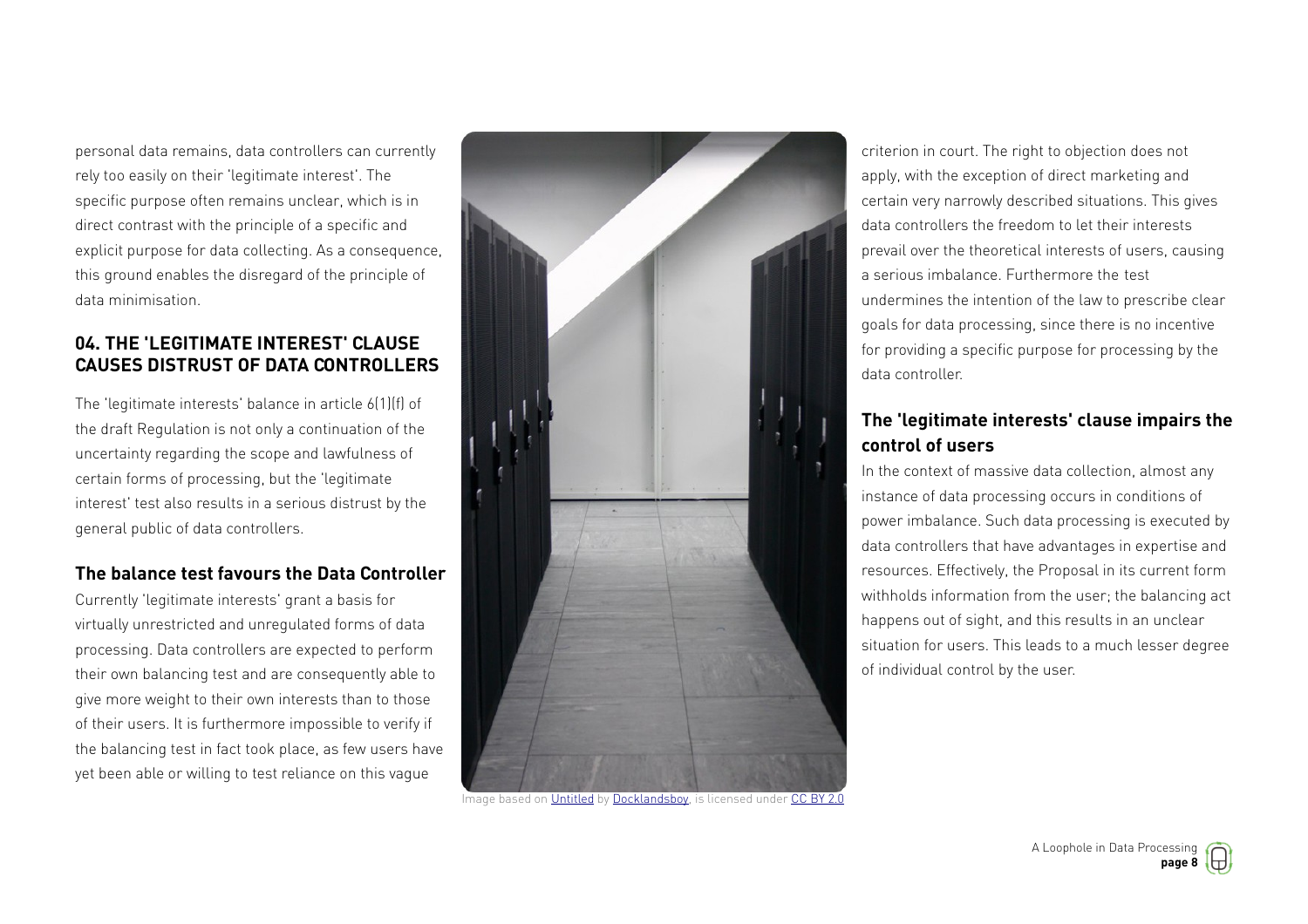#### **The review of the balancing test is only done after processing**

The 'legitimate interests' test is reviewed by courts, data protection authorities (DPAs) or as a result of public uproar only after the fact. Moreover, only rarely are any 'legitimate interests' reviewed in practice. And even when issues become known, they're hardly ever reviewed by DPAs. This is even more problematic, as these reviews are the only way to determine whether the balance tests have been rightly performed. It is unrealistic to expect the 'legitimate interests' test to be a tool for the protection of users' personal data, when the actual test is rarely checked.

#### **The vague definition of 'legitimate interests' causes problems in the internationalised environment**

The draft Regulation should ensure that a consistent approach is taken by DPAs. However, the various Member States may conduct the balance of 'legitimate interests' differently. This could lead to an inconsistent interpretation of the 'legal interest' clause and with a growing amount of companies relying on the clause, legal uncertainty will grow as well.

#### **Using the 'legitimate interest' clause will only become more appealing**

Letting data controllers weigh out their own interests against users data protection rights without public oversight is not a balanced system. Not surprisingly, data controllers would like to uphold their powerful position in this imbalanced situation. The strict safeguards in the other grounds for processing suggest that this loophole will be used by even more data controllers in the future, since the consent ground will become stricter, while the other grounds will stay the same.

In order to trust data controllers using the 'legitimate interests' clause, the clause needs to be improved. This means (i) restricting the use of 'legitimate interests' ground, (ii) accepting objection, when collecting on that basis (opt-out) and (iii) specifying the purposes of processing data.

#### <span id="page-8-0"></span>**05. SOLUTIONS TO IMPROVE TRUST IN DATA PROCESSING**

The upcoming Regulation gives us a unique chance to restore trust in data processing; to keep data controllers from gathering too much personal data in the next decades. If the upcoming Regulation is not



Image based on IMG 3633 of [yortlabs](http://www.flickr.com/people/34526794@N00) is licensed under [CC BY 2.0](http://creativecommons.org/licenses/by/2.0/)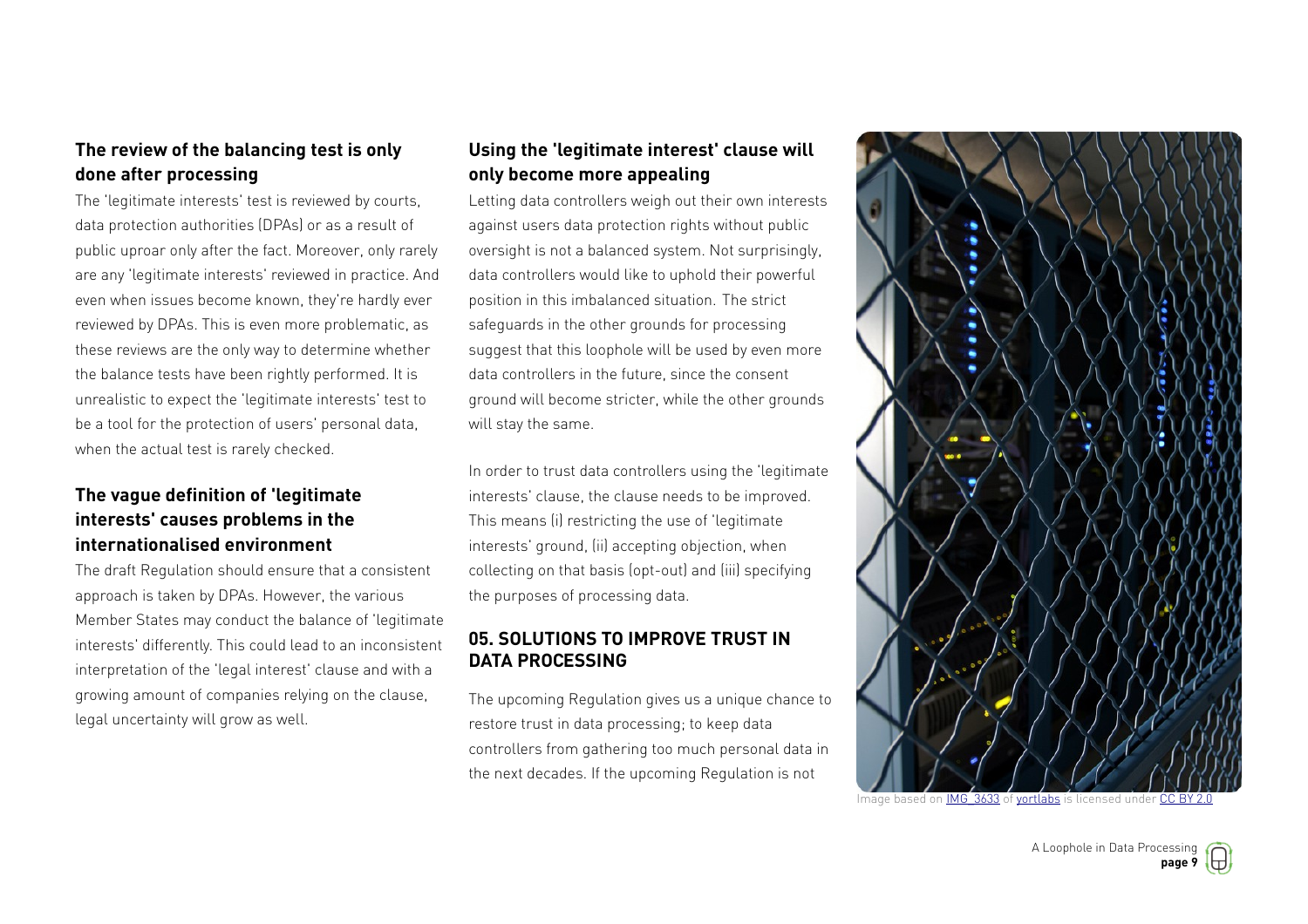amended, the lack of trust in data processing will persist and the situation will only deteriorate.

#### **'Legitimate interests' ground**

Article 6(1)(f), in its current form, offers data controllers a way to avoid many processing restrictions altogether.

Therefore, the Regulation needs a clear meaning of the 'legitimate interest' ground in the preamble.<sup>16</sup> Recitals should clarify what will be considered legitimate interests, define the notion of data subjects' interests in more detail and clarify how these interests should be weighed or verified.

If a data controller wishes to use 'legitimate interest' as a basis for processing, this must be separately and explicitly flagged to the data subject and the data processor should publish its grounds for believing that its interests override those of the data subject. Our proposed amendments introduce obligations on controllers to this effect.

Data subjects should be able to object (opt-out) from any form of processing based on 'legitimate interest'. Opting out must be directly effective and free of charge. Objection must be possible at any moment,

including the moment of collection of personal data, via the same channel as the data are being collected or the direct marketing is being sent.<sup>17</sup>

#### **Purpose limitation and necessity principles**

Bits of Freedom plays an active role in the development of the new Data Protection Regulation. We have proposed a set of amendments that aim to protect citizens rights and to restore the balance between data controllers and internet users. This balance is essential to safeguard the fundamental right to privacy and to establish trust in online services that process users' personal data.

Next to our proposals related to the 'legitimate interests' ground, which are set out in this paper, we propose to strengthen the definitions of personal data and consent, prevent incompatible further use of personal data, guarantee transparency and control for data subjects and prohibit furtive profiling of internet users. In addition, we aim to strengthen the rules for privacy by design and default, improve data breach notifications and properly define the boundaries between data protection rules and other rights, such as the right to freedom of expression.

If you want to receive more information about Bits of Freedoms work on the data protection reform, please visit our website [www.bof.nl,](http://www.bof.nl/) or contact Janneke Slöetjes: +31 6 17953655, janneke.sloetjes@bof.nl